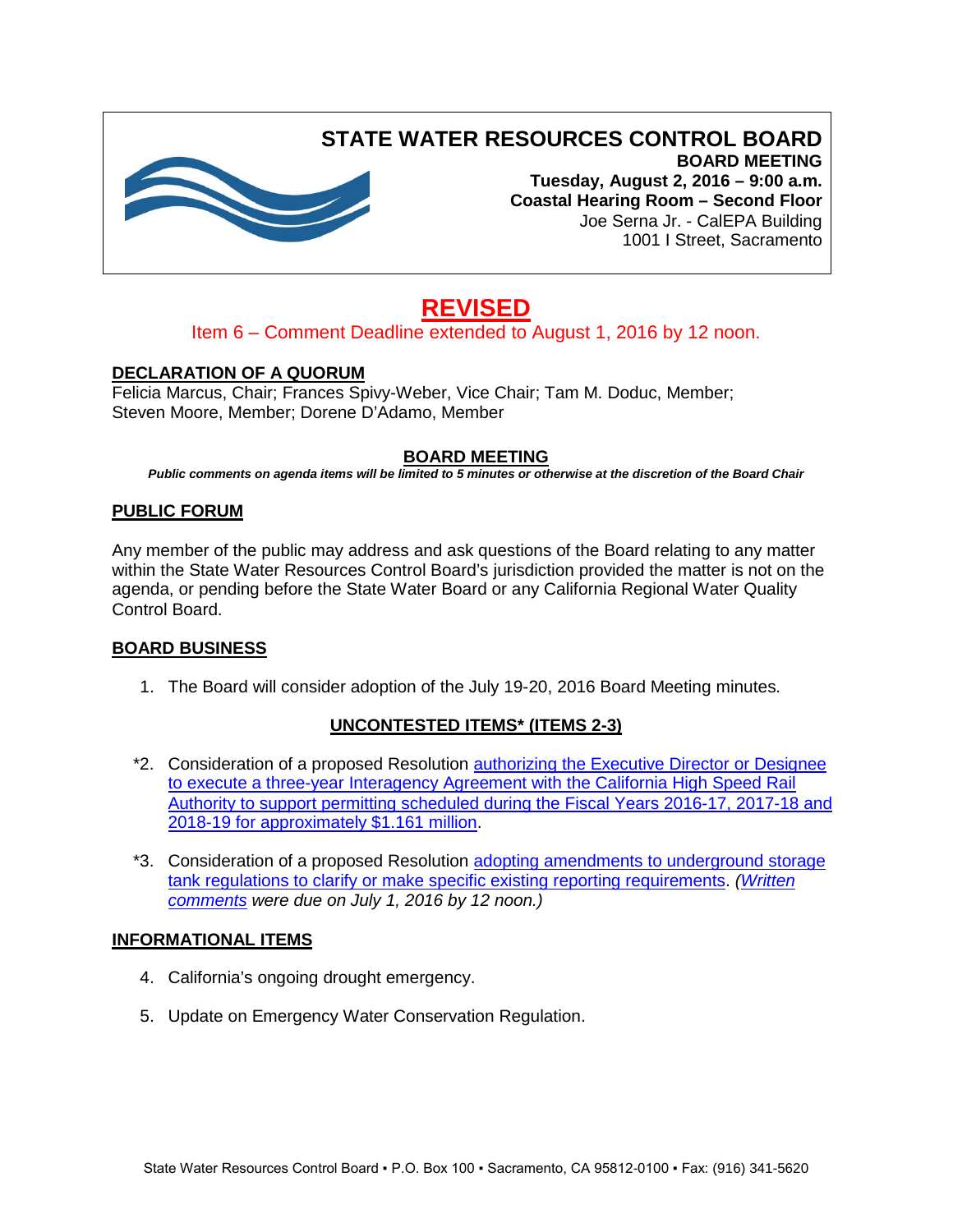## **DIVISION OF WATER RIGHTS**

- 6. Consideration of a proposed Order [addressing Pacific Gas and Electric Company's](http://www.waterboards.ca.gov/board_info/agendas/2016/aug/080216_6.pdf)  [petition for reconsideration of the water quality certification issued for the DeSabla-](http://www.waterboards.ca.gov/board_info/agendas/2016/aug/080216_6.pdf)[Centerville Hydroelectric Project](http://www.waterboards.ca.gov/board_info/agendas/2016/aug/080216_6.pdf)*. (Written comments are due on August 1, 2016 by 12 noon.)*
	- [Draft Order 07/27/16](http://www.waterboards.ca.gov/board_info/agendas/2016/aug/080216_6_draftorder_wqc.pdf)
	- **[Comment Letters](http://www.waterboards.ca.gov/board_info/agendas/2016/aug/080216_6_comments/)**
	- [Change Sheet #1](http://www.waterboards.ca.gov/board_info/agendas/2016/aug/080216_6_cs1.pdf)

# **INFORMATIONAL ITEMS**

- 7. Report from the Statewide Advisory Committee on Cooling Water Intake Structures with [recommendations regarding the implementation schedules contained in the Use of](http://www.waterboards.ca.gov/board_info/agendas/2016/aug/080216_7.pdf)  [Coastal and Estuarine Waters for Power Plant Cooling.](http://www.waterboards.ca.gov/board_info/agendas/2016/aug/080216_7.pdf)
- 8. Board Member Report.

#### **CLOSED SESSION Closed Sessions are not open to the Public**

# **OFFICE OF CHIEF COUNSEL**

The Board may meet in closed session to deliberate on procedural or substantive decisions to be reached in the proceeding to consider the joint Petition filed by the California Department of Water Resources and the U.S. Bureau of Reclamation to add three new points of diversion and/or points of rediversion of water to specified water right permits for the State Water Project and the Central Valley Project associated with the California WaterFix Project. (This closed session is authorized under Government Code section 11126, subdivision (c)(3)).

#### IMPORTANT INFORMATION!!

Unless otherwise specified, submittal of written comments **must be received by 12:00 p.m. on July 28, 2016, and will not be accepted after that time.**

Submittal of electronic Powerpoint presentations **must be received by 12:00 p.m. on July 28, 2016, and will not be accepted after that time.**

Submittals are to be sent via e-mail to the Clerk to the Board at [commentletters@waterboards.ca.gov.](mailto:commentletters@waterboards.ca.gov) Please indicate in the subject line, **8/2/16 BOARD MEETING – ITEM # (fill in bolded subject from appropriate item**)." If you have questions about the agenda, contact the Clerk to the Board at (916) 341-5600.

Agenda and items will be available electronically at: [http://www.waterboards.ca.gov/board\\_info/calendar/index.shtml](http://www.waterboards.ca.gov/board_info/calendar/index.shtml)

\* Items on the uncontested items calendar may be removed at the request of any Board member or person. If an item is removed from the uncontested items calendar, it will only be voted on at this meeting if the Board accepts the staff recommendation for the agenda item. Otherwise, the item will be continued to a subsequent board meeting to allow input by interested persons.

Video broadcast of meetings will be available at[: http://www.calepa.ca.gov/Broadcast/.](http://www.calepa.ca.gov/Broadcast/)

For a map to our building, visit[: http://www.calepa.ca.gov/EPABldg/location.htm.](http://www.calepa.ca.gov/EPABldg/location.htm) For security purposes, all visitors are required to sign in and receive a badge prior to entering the building. Valid picture identification may be required due to the security level so